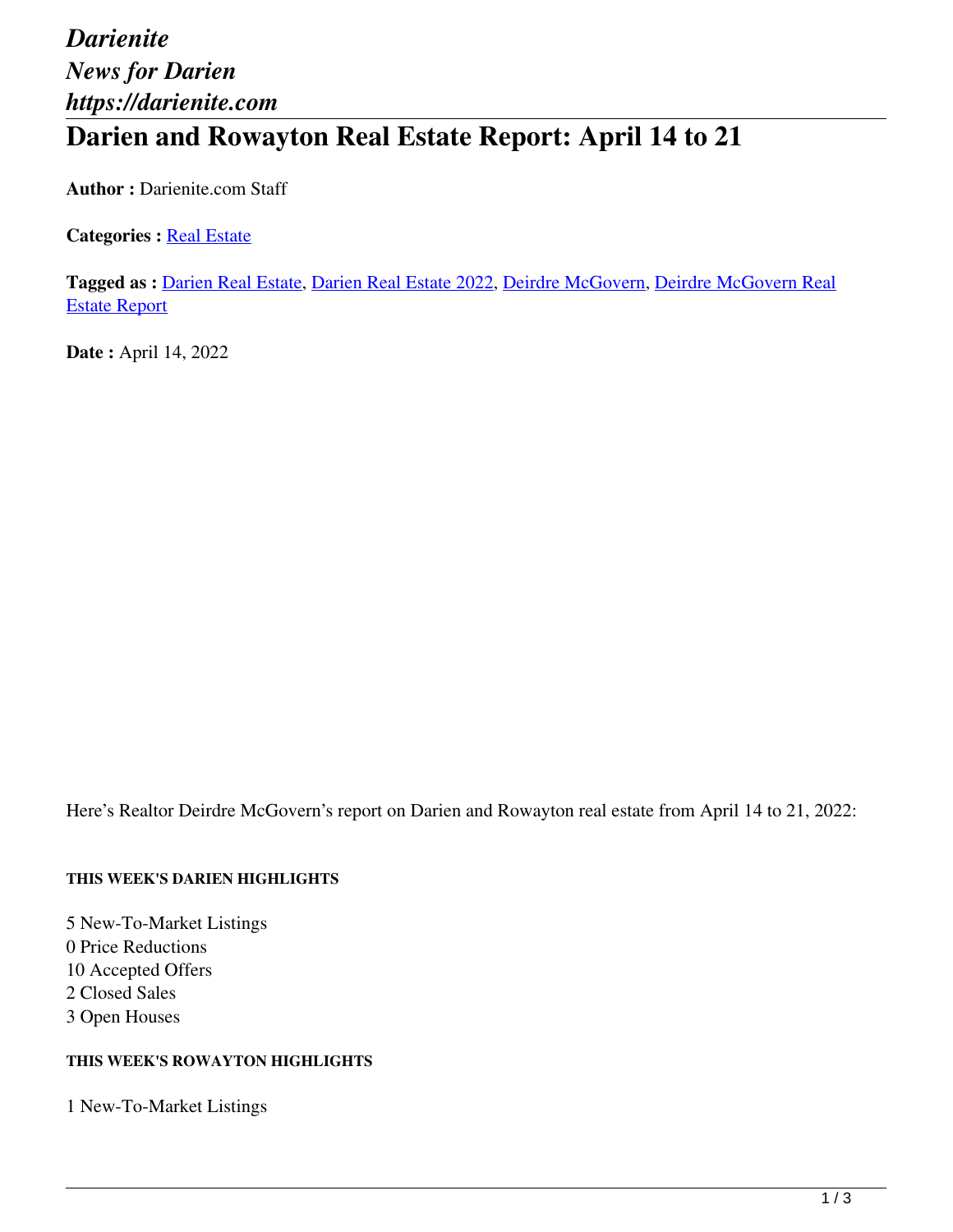# *Darienite News for Darien https://darienite.com*

0 Price Reductions 2 Accepted Offers 2 Closed Sales 0 Open House

#### **New Listings**

285 West Ave., Darien | \$979,000 25 Raymond St., Darien | \$1,195,000 373 Middlesex Road, Darien | \$1,450,000 32 Hale Lane, Darien | \$1,500,000 43 Blueberry Lane, Darien | \$2,649,000 242 Rowayton Ave., Rowayton | \$2,100,000

### **Price Changes**

*No price changes reported this week*

### **Accepted Offers**

48 Fitch Ave., Darien | \$710,000 20 Pine Brook Lane, Darien | \$799,000 1638 Post Road, Darien | \$999,999 259 Hoyt Street, Darien | \$1,050,000 20 Oak Park Ave., Darien | \$1,198,000 11 Abbey Road, Darien | \$1,395,000 47 Kensett Lane, #47, Darien | \$1,699,000 829 Hollow Tree Ridge Road, Darien | \$2,395,000 6 Meadowbrook Road, Darien | \$2,495,000 20 Wee Burn Lane, Darien | \$4,750,000 172 Highland Ave., Rowayton | \$995,000 3 Old Field Road, Rowayton | \$1,495,000

#### **Title Passed / Sold**

8 Littlebrook Road, Darien | \$869,000 / \$858,000 12 Stanton Road, Darien | \$2,495,000 / \$3,201,000 48 Hunt St., Rowayton | \$1,650,000 / \$2,000,000 31 Craw Ave., Rowayton | \$2,695,000 / \$3,000,000

### **Open Houses**